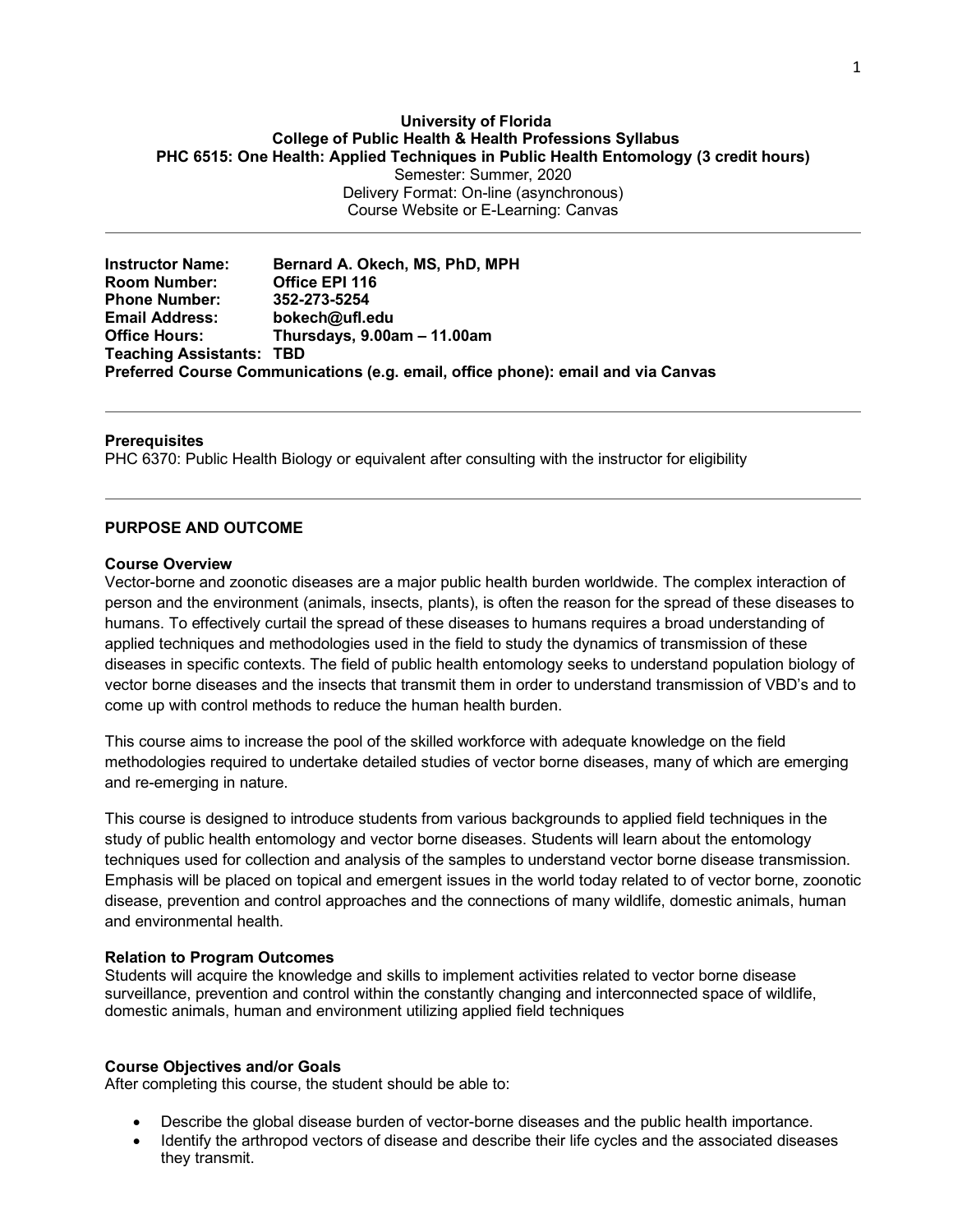- Compare and contrast the surveillance methods for arthropod vectors of disease based on ecological and public health considerations.
- Describe the basic techniques used in the incrimination of arthropod vectors as transmitters of disease.
- Formulate a prevention and control plan for the arthropod vectors of diseases paying particular attention to their impact on the environment.

### **Instructional Methods**

This course will be delivered online via Canvas

### *What is expected of you?*

You are expected to actively engage in the course throughout the semester and to prepare ahead of time for the classes by completing all assignments. This preparation gives you the knowledge or practice needed to engage in higher levels of learning during the discussion sessions. If you are not prepared for the discussion sessions, you may struggle to keep pace with the activities occurring in the course, and it is unlikely that you will reach the higher learning goals of the course. You are expected to actively participate in online discussions and other online activities. Your participation fosters a rich course experience for you and your peers that facilitate overall mastery of the course objectives. You must complete all assignments by their due date.

# **DESCRIPTION OF COURSE CONTENT**

| <b>Week</b>    | <b>Topic(s) and Assignments</b>                                                       | <b>Suggested Readings</b>                                                                                                                              |
|----------------|---------------------------------------------------------------------------------------|--------------------------------------------------------------------------------------------------------------------------------------------------------|
| 1              | Welcome and introduction to the course                                                | Syllabus                                                                                                                                               |
| $\overline{2}$ | Insects and Vector Borne diseases (VBD) of<br>great public health importance in world | 1) Vector and Rodent Borne Diseases in Europe and<br>North America, Norman Gratz, Cambridge<br>University Press (Chapters 21 - 31)                     |
|                | Assignment #1 due (5pts)                                                              | Public Health Entomology, Jerome Goddard, CRC<br>2).<br>Press (Chapter 1)                                                                              |
|                | Online discussion 1                                                                   | Medical and Veterinary Entomology, 2 <sup>nd</sup> edition.<br>3)<br>2009. Academic Press (Chapter 1, 3, 9 - 19)<br>Assigned journal articles<br>4)    |
| 3              | Overview of field methods and techniques used<br>in entomology studies                | 1. Medical and Veterinary Entomology, 2 <sup>nd</sup> edition.<br>2009. Academic Press (Chapter 3, 27)<br>2. Public Health Entomology, Jerome Goddard, |
|                | Assignment #2 due (5 points).                                                         | CRC Press (Chapter 1, 4)<br>Mosquito Ecology: Field Sampling methods,<br>$3_{-}$<br>John B. Silver (Chapter 1-5)                                       |
|                | Online discussion 2                                                                   | 4. Assigned journal articles                                                                                                                           |
| 4              | Applied techniques for the collection of juvenile<br>and adult vectors of disease     | Mosquito Ecology: Field Sampling methods,<br>$1_{-}$<br>John B. Silver (Chapter 2-3)<br>2. Public Health Entomology, Jerome Goddard,                   |
|                | Assignment #3 due (5 points).<br>Online discussion 3                                  | CRC Press (Chapter 4, 7, 8, 11)<br>Assigned journal articles<br>3 <sub>1</sub>                                                                         |
| 5              | Applied techniques for identification of juvenile<br>and adult vectors of disease     | Mosquito Ecology: Field Sampling methods,<br>1.<br>John B. Silver (Chapter 4, 6, 9)<br>2. Public Health Entomology, Jerome Goddard,                    |
|                | Assignment #4 due (5 points).<br>Online discussion 4                                  | CRC Press (Chapter 4, 7, 8)<br>Assigned journal articles<br>3.                                                                                         |

# **Topical Outline/Course Schedule**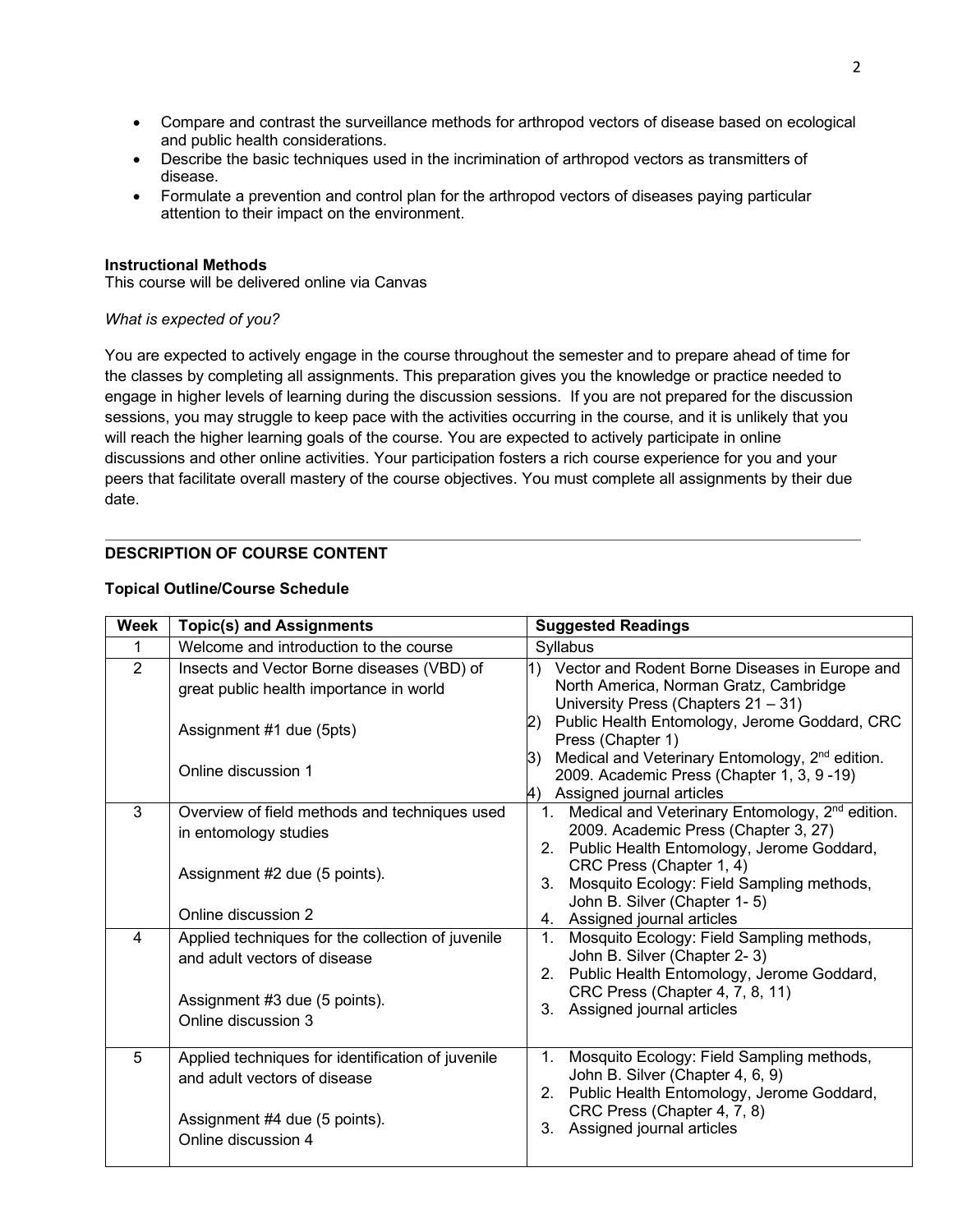| <b>Week</b>    | <b>Topic(s) and Assignments</b>                                                                                                     | <b>Suggested Readings</b>                                                                                                                                                                                          |
|----------------|-------------------------------------------------------------------------------------------------------------------------------------|--------------------------------------------------------------------------------------------------------------------------------------------------------------------------------------------------------------------|
| 6              | Applied techniques for analysis of juvenile and<br>adult vectors of disease<br>Assignment #5 due (5 points).<br>Online discussion 5 | Mosquito Ecology: Field Sampling methods,<br>1 <sup>1</sup><br>John B. Silver, (Chapter 4, 6, 9)<br>2. Public Health Entomology, Jerome Goddard,<br>CRC Press (Chapter 4, 7, 8)<br>Assigned journal articles<br>3. |
|                | <b>Summer Break</b>                                                                                                                 | None                                                                                                                                                                                                               |
| $\overline{7}$ | Case study in entomology and vector borne<br>$diseases - 1.$<br>Online discussion 6                                                 | Assigned journal articles focus on major vector borne<br>disease outbreaks in the world                                                                                                                            |
| 8              | Case study in entomology and vector borne<br>Diseases - 2.<br>Online discussion 7:                                                  | Assigned journal articles - collection of juvenile<br>stages of vectors to understand VBD transmission                                                                                                             |
| 9              | Case study in entomology and vector borne<br>$diseases - 3$ :<br>Online discussion 8                                                | Assigned journal articles - focus adult stage<br>collection of vectors                                                                                                                                             |
| 10             | Case study in entomology and vector borne<br>diseases - 4<br>Online discussion 9 -                                                  | Assigned journal articles on identification of juvenile<br>stages and its importance in VBD transmission                                                                                                           |
| 11             | Case study in entomology and vector borne<br>diseases - 5<br>Online discussion 10 -                                                 | Assigned journal articles (Identification of adult<br>stages and VBD transmission)                                                                                                                                 |
| 12             | Case study in entomology and vector borne<br>diseases - 6<br>Online discussion 11 -                                                 | Assigned journal articles (analysis of juvenile stages<br>of mosquitoes)                                                                                                                                           |
| 13             | Case study in entomology and vector borne<br>$diseases - 7$<br>Online discussion 12                                                 | Assigned journal articles (analysis of adult stages of<br>arthropod vectors)                                                                                                                                       |
| 14             | Exam                                                                                                                                | Proctored exam                                                                                                                                                                                                     |

# **Course Materials and Technology**

There are no required texts for this course but the following textbooks are highly recommended

- 1) Public Health Entomology, Jerome Goddard, CRC Press, Boca Raton, FL, ISBN 978-1-4398-4881-4
- 2) Vector and Rodent Borne Diseases in Europe and North America, Norman Gratz, Cambridge University Press, New York, NY, ISBN 0-521-85447-4
- 3) Medical and Veterinary Entomology, 3<sup>rd</sup> edition. Gary Mullen and Lance Durden, 2009. Academic Press, ISBN 9780128140437
- 4) Mosquito Ecology: Field Sampling Methods, 3<sup>rd</sup> Edition, John B. Silver, 2008, Springer Netherlands, ISBN 978-1-4020-6665-8
- 5) Journal articles assigned in the class

As this is an online class, access to a computer or tablet is required and you should make adequate arrangements to get access to either a computer or tablet before signing up for the class.

For technical support for this class, please contact the UF Help Desk at:

- Learning-support@ufl.edu
- $\bullet$  (352) 392-HELP select option 2
- https://lss.at.ufl.edu/help.shtml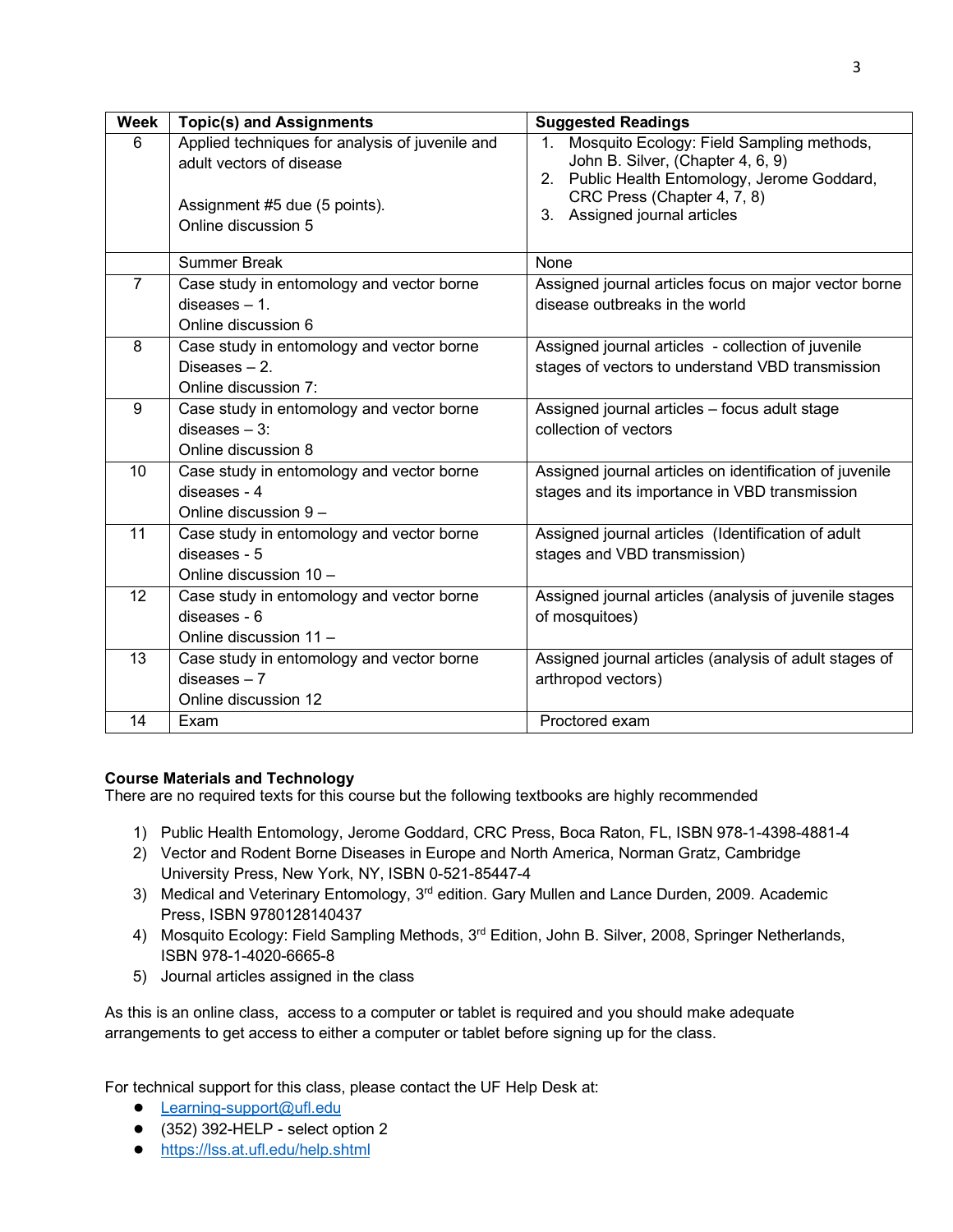### **ACADEMIC REQUIREMENTS AND GRADING**

#### **Assignments**

Students are required to prepare 5 written assignments, each of which will be provided at the end of each lecture. The assignments will require a written report of at least one and a half pages, single-spaced, font size 12, Times New Roman, with at least three paragraphs, and a minimum of 5 references covering the background, current state of the science, and summarizing the evidence supporting your conclusion(s).

**Online discussions**: You will be required to lead a discussion topic and actively participate in each discussion session. Each week, when not leading the weekly discussion, you will be required to participate actively in the discussion topic by responding to at least 2 posts in the discussion board.

**Case studies**: For your case studies, you/team will be assigned a topic and will be required to prepare an online video presentation to include the following areas i) Summary of assigned case based on at least 10 previously published studies, ii) the pertinent research questions relating to your assigned case, iii) scientific hypotheses based on previous findings, and iv) empirical methods or experiments to address your case study. You will present your presentation online, and class members will provide critique, which you will be required to respond to. You will then prepare a written 5 page (double spaced) summary paper including critical analysis of background literature (including at least 10 previously published scientific papers), pertinent research questions, hypotheses, experimental methodology addressing the case study and expected outcomes. Teams have to pull their weight in the case study as the grading for the case study will be equal for all members in the team.

### **Grading**

| Requirement                                       | Due date             | Points or % of final grade (%<br>must sum to 100%) |  |  |
|---------------------------------------------------|----------------------|----------------------------------------------------|--|--|
| Assignments - 5 assignments each 5 points<br>each | Outlined in syllabus | 25                                                 |  |  |
| Online discussions – 12 online discussions        | Outlined in syllabus | 25                                                 |  |  |
| Case studies - 7 case studies                     | Outlined in syllabus | 25                                                 |  |  |
| $Exam - 1$ final exam                             | Outlined in syllabus | 25                                                 |  |  |

Point system used (i.e., how do course points translate into letter grades).

| <b>Points</b>   | $93% -$ | $90% -$ | 87%- | $83% -$ | $80\% -$ | 77%- | 73%- | 70%-         | 67%- | 63%- | $60% -$ | <b>Below</b> |
|-----------------|---------|---------|------|---------|----------|------|------|--------------|------|------|---------|--------------|
| earned          | 100%    | 92%     | 89%  | 86%     | 82%      | 79%  | 76%  | 72%          | 69%  | 66%  | 62%     | 60%          |
| Letter<br>Grade | A       | A-      | B۱   | B       | B-       | ◡    | ◡    | $\sim$<br>v- | D+   |      |         | ⊢<br>−       |

Please be aware that a C- is not an acceptable grade for graduate students. The GPA for graduate students must be 3.0. in all 5000 level courses and above to graduate. A grade of C counts toward a graduate degree only if a sufficient number of credits in courses numbered 5000 or higher have been earned with a B+ or higher. In addition, the Bachelor of Health Science Program does not use C- grades.

You must include the letter grade to grade point conversion table below. Letter grade to grade point conversions are fixed by UF and cannot be changed.

| Letter        | А   | А-   | B+   | Ð   | в-   | $C+$ | $\sim$<br>v | $\sim$<br>v- | D+  |    | D-   | Е   | <b>WF</b> |     | <b>NG</b> | S-  |
|---------------|-----|------|------|-----|------|------|-------------|--------------|-----|----|------|-----|-----------|-----|-----------|-----|
| Grade         |     |      |      |     |      |      |             |              |     |    |      |     |           |     |           |     |
| Grade         | 4.0 | 3.67 | 3.33 | 3.0 | 2.67 | ںں.ے | າ ∩<br>z.u  | .67          | .33 | .U | 0.67 | 0.0 | v.v       | 0.0 | 0.0       | 0.0 |
| <b>Points</b> |     |      |      |     |      |      |             |              |     |    |      |     |           |     |           |     |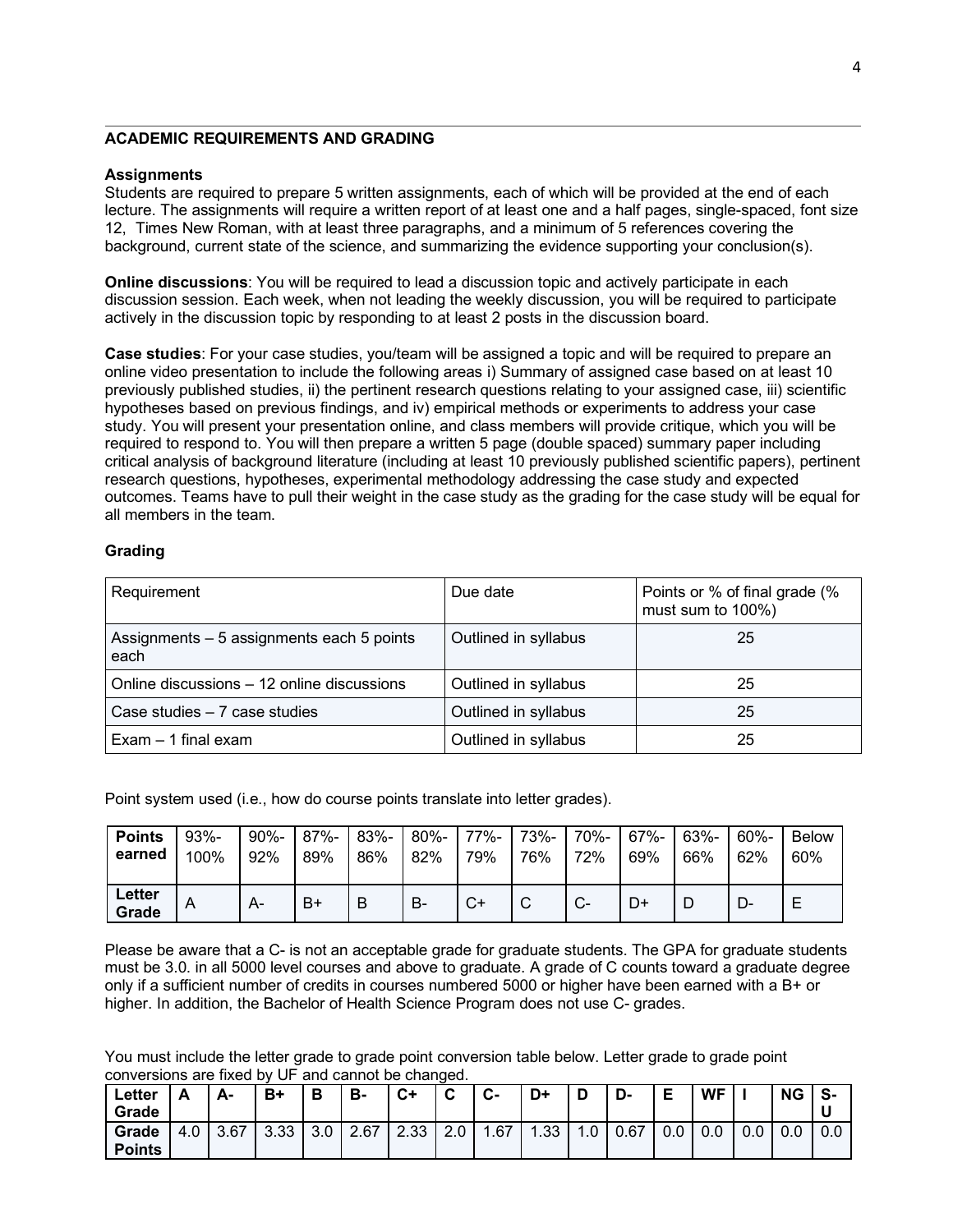For greater detail on the meaning of letter grades and university policies related to them, see the Registrar's Grade Policy regulations at: http://catalog.ufl.edu/ugrad/current/regulations/info/grades.aspx

**Exam Policy:** The exam will be administered online via Canvas. They will be proctored by an online proctoring company like ProctorU. The specific details about the exams (open book or closed book) will be provided beforehand.

## **Policy Related to Make up Exams or Other Work**

Students are allowed to make up work as a result of illness or other unanticipated circumstances warranting a medical excuse and resulting in the student missing an assignment deadline, consistent with the College policy. Documentation from a health care provider may be required. Work missed for any other unexcused reason will adhere to the UF absence policy . Studentswill also be allowed to take make-up work if permission from the instructor was requested at least 2 weeks ahead of your scheduled absence and received approval.

Please note: Any requests for make-ups due to technical issues MUST be accompanied by the ticket number received from LSS when the problem was reported to them. The ticket number will document the time and date of the problem. You MUST e-mail me within 24 hours of the technical difficulty if you wish to request a make-up.

# **Policy Related to Required Class Attendance**

All faculty are bound by the UF policy for excused absences. For information regarding the UF Attendance Policy see the Registrar website for additional details: https://catalog.ufl.edu/ugrad/current/regulations/info/attendance.aspx

Excused absences must be consistent with university policies in the Graduate Catalog (http://gradcatalog.ufl.edu/content.php?catoid=10&navoid=2020#attendance) and require appropriate documentation. Additional information can be found here: https://catalog.ufl.edu/ugrad/current/regulations/info/attendance.aspx

# **Policy Related to Guests Attending Class:**

Only registered students are permitted to attend class. However, we recognize that students who are caretakers may face occasional unexpected challenges creating attendance barriers. Therefore, by exception, a department chair or his or her designee (e.g., instructors) may grant a student permission to bring a guest(s) for a total of two class sessions per semester. This is two sessions total across all courses. No further extensions will be granted. Please note that guests are **not** permitted to attend either cadaver or wet labs. Students are responsible for course material regardless of attendance. For additional information, please review the Classroom Guests of Students policy in its entirety. Link to full policy: http://facstaff.phhp.ufl.edu/services/resourceguide/getstarted.htm

# **STUDENT EXPECTATIONS, ROLES, AND OPPORTUNITIES FOR INPUT**

# **Expectations Regarding Course Behavior**

Students are expected to behave professionally throughout this course. Examples of professional behavior include completing required reading prior to class, participating actively in the discussion topic, and submitting assignments and discussion posts on time. There will be no use of recording devices, or cell phones during live online activities.

Communication Guidelines*:* All communication regarding the course MUST be done via Canvas. Exception to this guideline is when E-learning is down or on maintenance, in which ca**se you can send a message to the official** email address **of the instructor**. Here is a link to the Netiquette Guidelines: http://teach.ufl.edu/wp-content/uploads/2012/08/NetiquetteGuideforOnlineCourses.pdf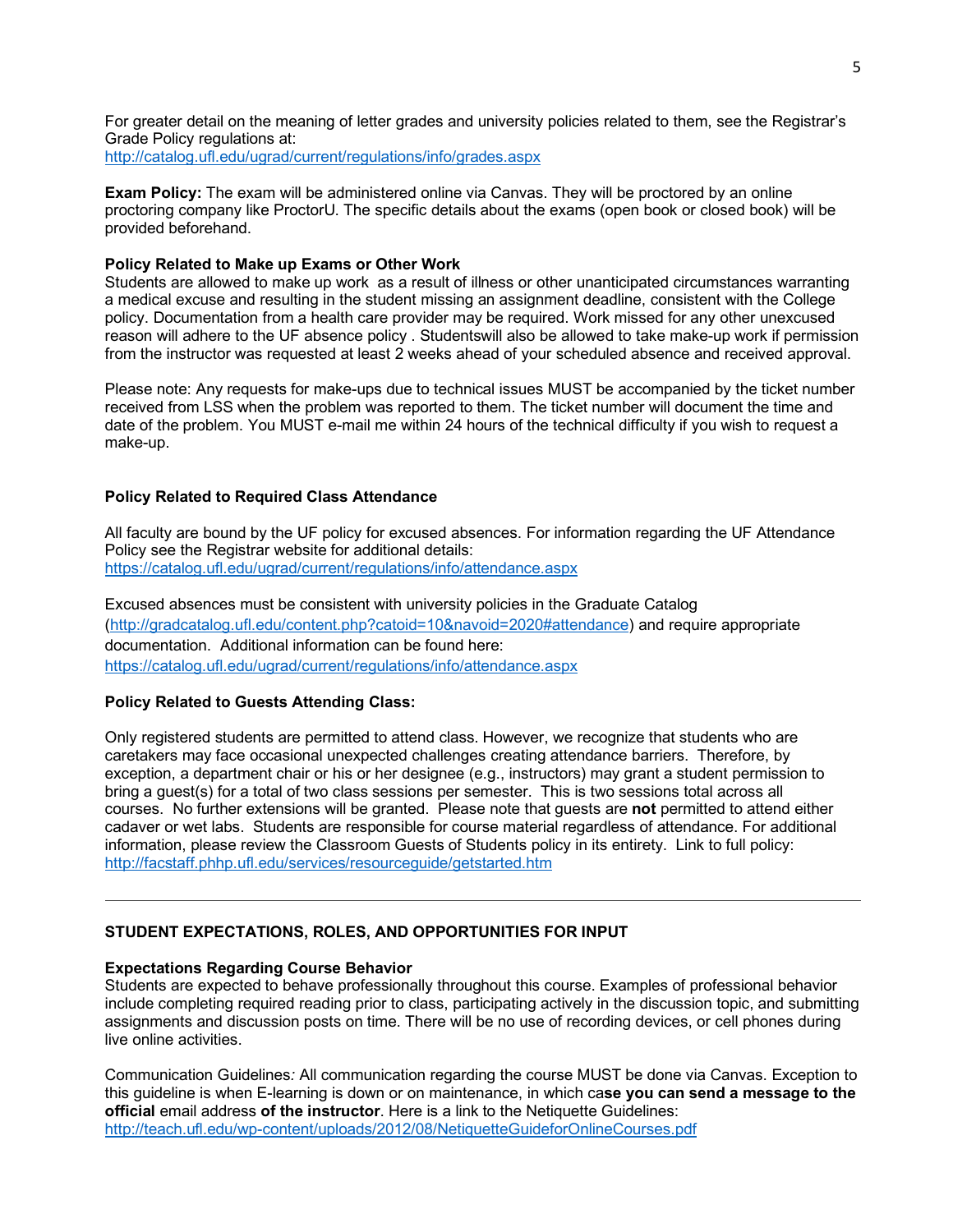### **Academic Integrity**

Students are expected to act in accordance with the University of Florida policy on academic integrity. As a student at the University of Florida, you have committed yourself to uphold the Honor Code, which includes the following pledge:

### "**We, the members of the University of Florida community, pledge to hold ourselves and our peers to the highest standards of honesty and integrity**."

You are expected to exhibit behavior consistent with this commitment to the UF academic community, and on all work submitted for credit at the University of Florida, the following pledge is either required or implied:

### **"On my honor, I have neither given nor received unauthorized aid in doing this assignment."**

It is your individual responsibility to know and comply with all university policies and procedures regarding academic integrity and the Student Honor Code. Violations of the Honor Code at the University of Florida will not be tolerated. Violations will be reported to the Dean of Students Office for consideration of disciplinary action. For additional information regarding Academic Integrity, please see Student Conduct and Honor Code or the Graduate Student Website for additional details:

https://www.dso.ufl.edu/sccr/process/student-conduct-honor-code/ http://gradschool.ufl.edu/students/introduction.html

Please remember cheating, lying, misrepresentation, or plagiarism in any form is unacceptable and inexcusable behavior.

### **Online Faculty Course Evaluation Process**

Students are expected to provide feedback on the quality of instruction in this course by completing online evaluations at https://evaluations.ufl.edu. Evaluations are typically open during the last two or three weeks of the semester, but students will be given specific times when they are open. Summary results of these assessments are available to students at https://evaluations.ufl.edu/results/.

### **SUPPORT SERVICES**

#### **Accommodations for Students with Disabilities**

If you require classroom accommodation because of a disability, it is strongly recommended you register with the Dean of Students Office http://www.dso.ufl.edu within the first week of class or as soon as you believe you might be eligible for accommodations. The Dean of Students Office will provide documentation of accommodations to you, which you must then give to me as the instructor of the course to receive accommodations. Please do this as soon as possible after you receive the letter. Students with disabilities should follow this procedure as early as possible in the semester. The College is committed to providing reasonable accommodations to assist students in their coursework.

#### **Counseling and Student Health**

Students sometimes experience stress from academic expectations and/or personal and interpersonal issues that may interfere with their academic performance. If you find yourself facing issues that have the potential to or are already negatively affecting your coursework, you are encouraged to talk with an instructor and/or seek help through University resources available to you.

- The Counseling and Wellness Center 352-392-1575 offers a variety of support services such as psychological assessment and intervention and assistance for math and test anxiety. Visit their web site for more information: http://www.counseling.ufl.edu. On line and in person assistance is available.
- You Matter We Care website: http://www.umatter.ufl.edu/. If you are feeling overwhelmed or stressed, you can reach out for help through the You Matter We Care website, which is staffed by Dean of Students and Counseling Center personnel.
- The Student Health Care Center at Shands is a satellite clinic of the main Student Health Care Center located on Fletcher Drive on campus. Student Health at Shands offers a variety of clinical services.